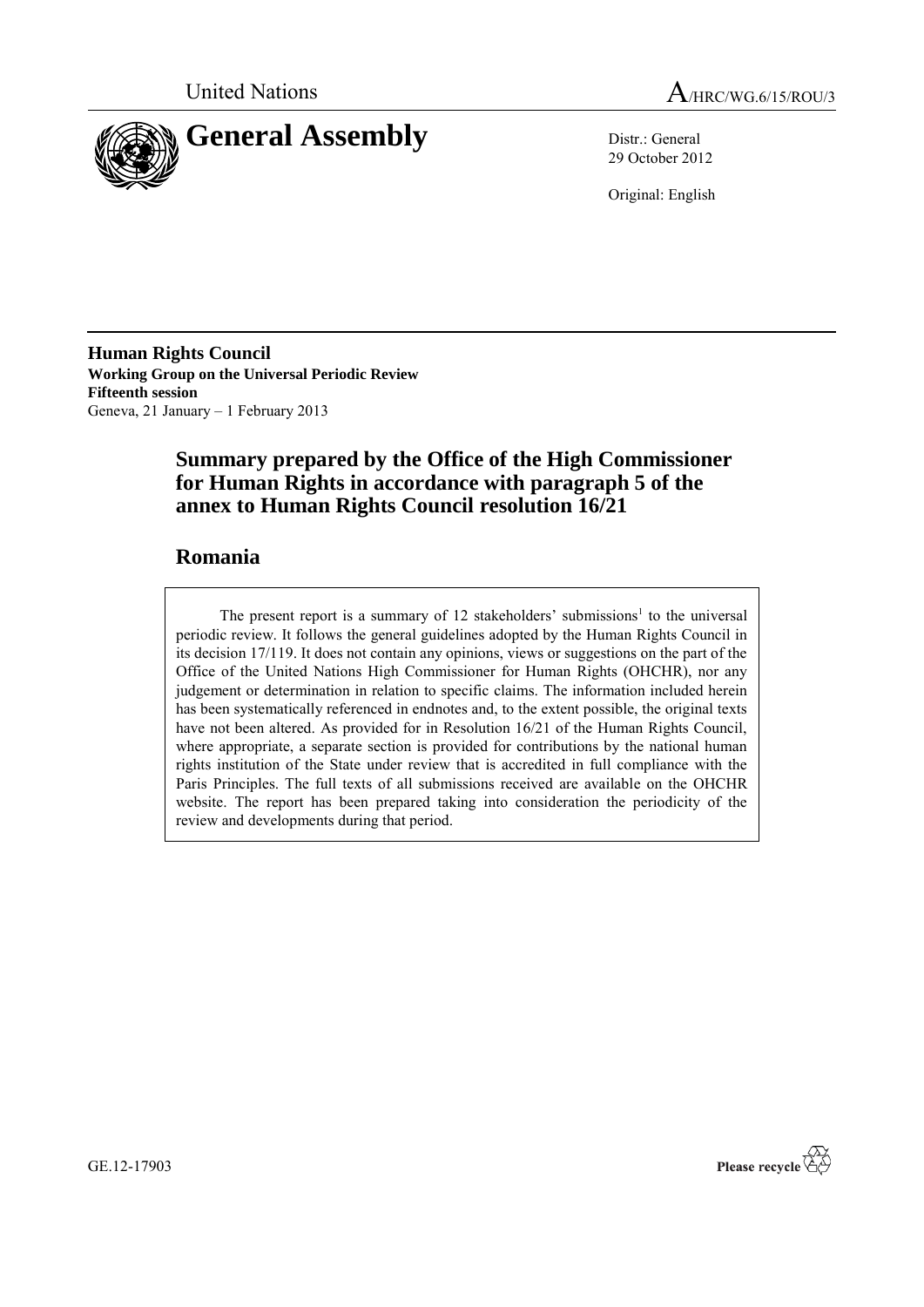# **I. Information provided by other stakeholders**

## **A. Background and framework**

### **1. Constitutional and legislative framework**

1. Noting Romania's acceptance of the UPR recommendation to ensure conformity of domestic legislation with its international obligations, Amnesty International (AI) considered that Romania failed to do so, in particular with regard to the housing legislation which does not conform to Romania's obligations under ICESCR. AI observed that gaps in the law have allowed a number of large scale forced evictions of Roma communities and the resettlement of residents in locations, which fail to meet international standards on the right to adequate housing. 2

### **2. Institutional and human rights infrastructure and policy measures**

2. Save the Children- Romania (SC-R) recommended that Romania establish an Ombudsman for Children. 3

3. The Commissioner for Human Rights of the Council of Europe (CoE-Commissioner) commended the National Council for Combating Discrimination (NCCD) for its work in the fight against discrimination and the development of a body of case-law on discrimination. <sup>4</sup> CoE-Commissioner encouraged Romania to strengthen and assist the NCCD in its valuable work.<sup>5</sup>

4. The Joint Submission (JS) 3 stated that the mandate of the NCCD was limited by the 2008 decision of the Constitutional Court and that the NCCD was only able to ascertain discriminatory normative acts, but not to issue a binding decision to stop the juridical effects of such acts. This means that such normative acts could continue to produce their legal effects, in spite of their discriminatory content.<sup>6</sup>

## **B. Cooperation with human rights mechanisms**

5. JS4 reported that the Government did not consult civil society during the UPR cycles and did not organise discussions prior to drafting or submitting the national report. 7

# **C. Implementation of international human rights obligations, taking into account applicable international humanitarian law**

#### **1. Equality and non-discrimination**

6. The Centre for Legal Resources (CLR) stated that the anti-discrimination legislation provided for sanctions in the form of an administrative fine. It considered that the practice of NCCD to issue warnings and recommendations instead of fines when it identifies discrimination, especially to authorities and public institutions or legal persons, did not provide for an effective remedy. CLR recommended that NCCD refrain from such practice and that Romania increase fines for discrimination. 8 JS3 highlighted that the NCCD had not used the mechanism provided by law to monitor the implementation of its decisions.<sup>9</sup>

7. CoE-Commissioner noted with regret that the Roma remained marginalised and socially excluded, and faced strong prejudices among the majority of the population.<sup>10</sup> JS3 reported about segregation of the Roma in hospitals, refusal to provide them with medical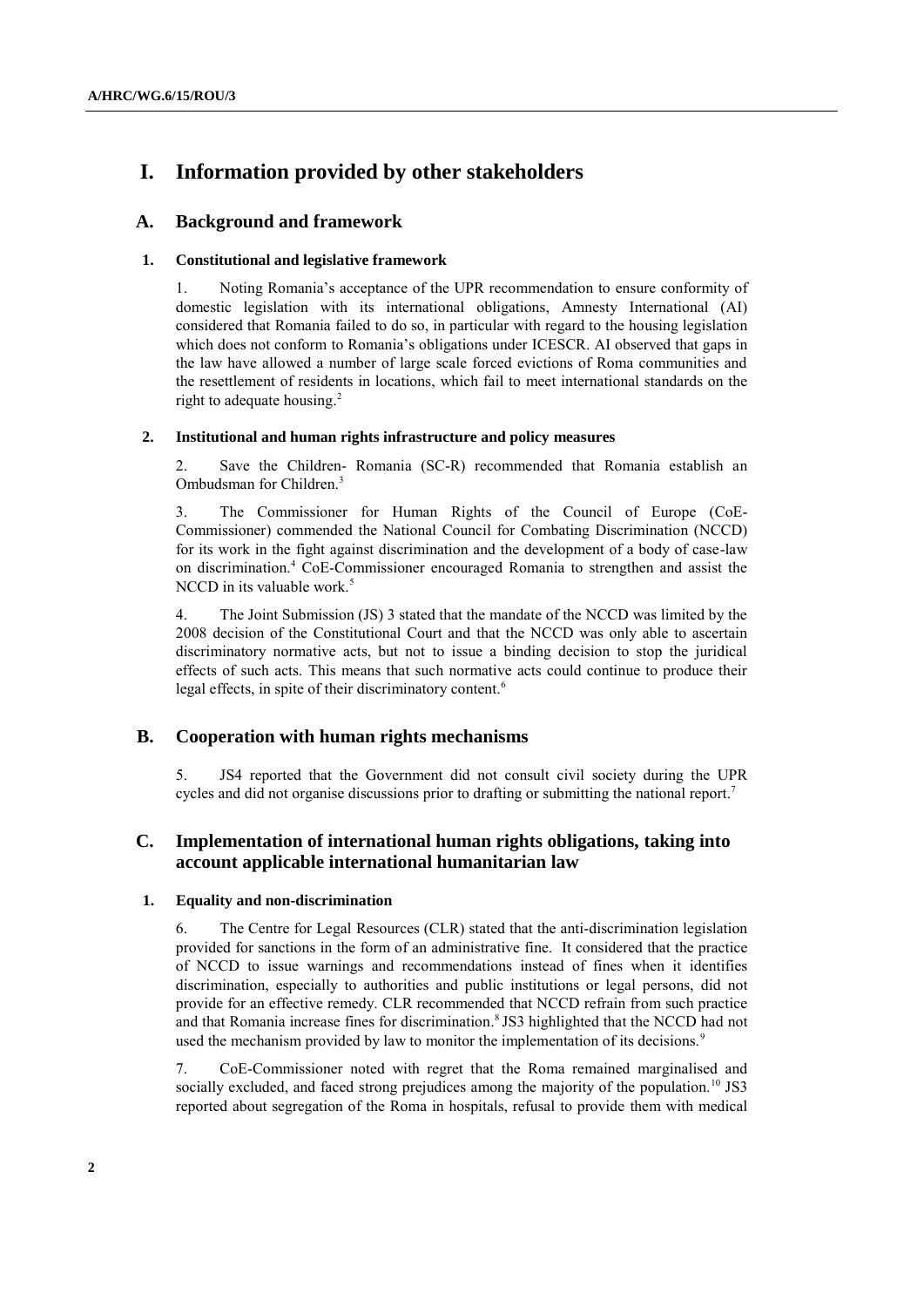treatment and negligence towards Roma patients.<sup>11</sup> Furthermore, JS1 referred to reported cases of segregation against Roma children in the formal educational system. It stated that classes and even schools existed *de facto* only for Roma children, with lower quality of education compared to formal schools. It noted the difficulty to integrate Roma children in regular schools after they had been taught in separate schools.<sup>12</sup> The Society for Threatened People  $(STP)^{13}$  and CoE-Commissioner<sup>14</sup> made similar observations.

8. AI considered that Romania has failed to implement measures that would effectively respect, protect and fulfil the right to adequate housing for all its citizens, either in law or practice. It noted that consequently, marginalized communities, such as the Roma, frequently suffered systematic abuse of their right to housing, including forced eviction and relocation to highly polluted areas.<sup>15</sup> CoE-Commissioner noted that a large number of Roma lived segregated from the majority population in communities with inadequate housing and without access to basic services, such as electricity, running water, central heating and waste disposal.<sup>16</sup>

9. AI noted that although the Anti-Discrimination Law prohibits discrimination in access to housing, it fails to prohibit racial segregation as a form of discrimination and construction of new housing units that would result in segregation of the Roma. According to AI, this gap, combined with negative attitudes towards Roma, allowed local authorities to implement projects that created segregated, inadequate housing for Roma and other low income groups.<sup>17</sup> AI considered that Romania failed to take effective measures to eliminate discrimination against Roma in access to adequate housing and thus, to implement the accepted recommendations of the 2008 review.<sup>18</sup> AI recommended that Romania ensure that the Housing Law expressly prohibit segregation on the basis of race or any other prohibited ground of discrimination to ensure equal treatment in access to housing and protection from discrimination.<sup>19</sup>

10. CoE-Commissioner urged Romania to ensure effective enforcement of comprehensive anti-discrimination legislation in order to guarantee the equal treatment of Roma in all social sectors.<sup>20</sup>

11. Concerning the implementation of the 2008 UPR recommendation no. 4, JS4 stated that the Government did not take preventive measure to fight discrimination against homosexuals, including awareness raising programmes. It reported that no activity was carried out to address discrimination on the ground of sexual orientation in the framework of the 2007-2013 National Strategy for Implementing Measures on Preventing and Combating Discrimination. JS4 indicated that homosexuals remained one of the most discriminated groups. It further noted lack of awareness about and prejudices against sexual minorities among police forces and cases of harassment by or lack of response from law enforcement officers when asked to provide protection to victims of homophobic violence. JS4 reported that Romania did not provide training on respect of diversity and LGBT issues for law enforcement bodies, as requested by the 2008 UPR recommendation no.3.<sup>21</sup> Similarly, JS4 noted that no training on diversity and non-discrimination was provided for health care professionals as requested by the 2008 recommendations no. 28. JS4 noted that homosexuality remained listed under personality and behaviour disorder in the textbooks of medical universities.<sup>22</sup>

12. JS2 reported about discrimination against and segregation of women living with HIV in hospitals and cases of breach of confidentiality of patients' HIV positive status by medical personnel.<sup>23</sup> JS2 highlighted the denial or hindrance of access to medical assistance during childbirth for women living with HIV and failure by some healthcare providers to take special measures to prevent HIV transmission from mother to child. The occurrences of refusal of gynecological consultations, post-abortion health care or the performance of abortion to women with HIV positive status by public health care resulted in cases of patients not treating their diseases, resorting to self-medication or unsafe abortion or not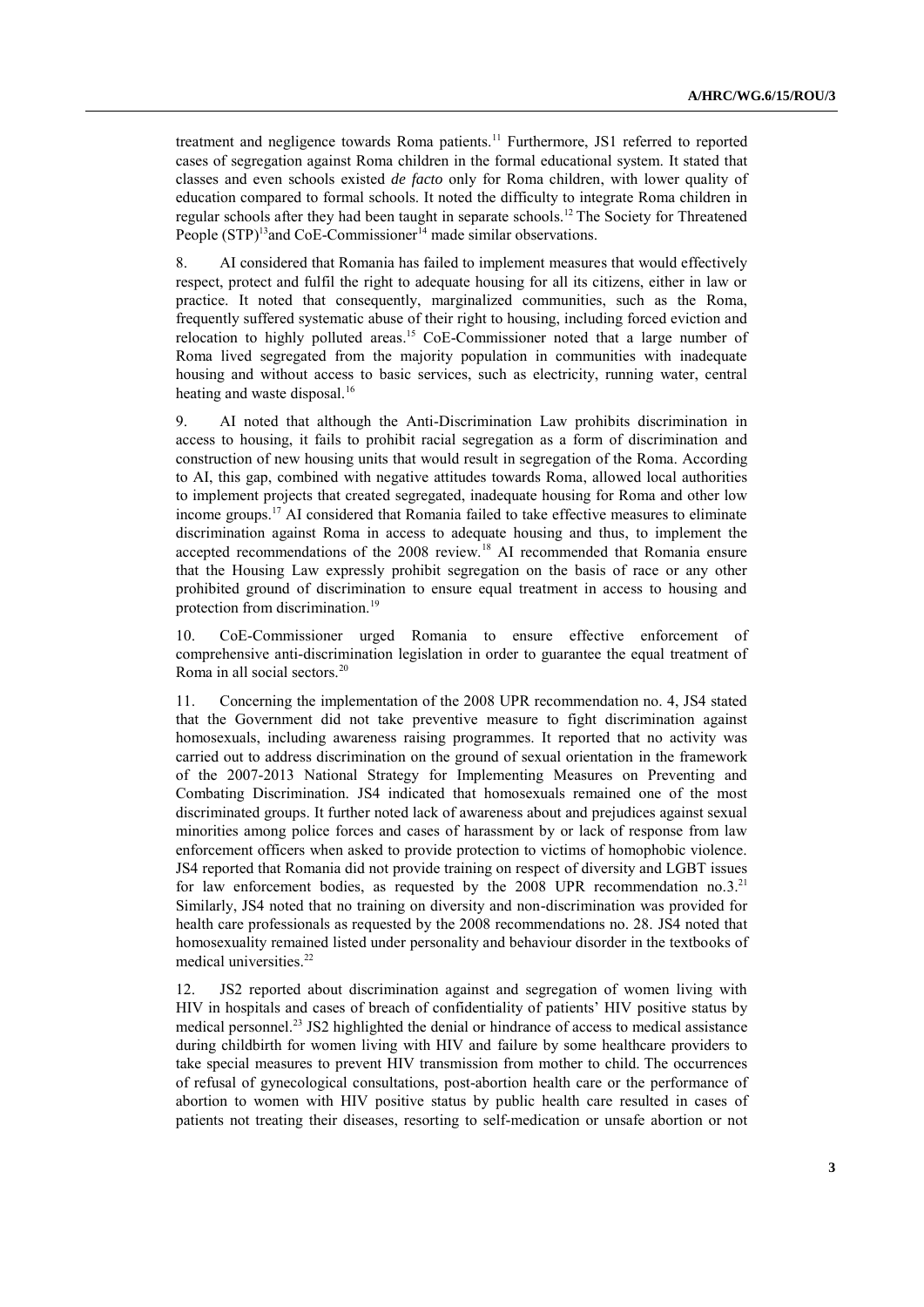declaring their HIV status when accessing health care services.<sup>24</sup> JS1 recommended that Romania raise public awareness to combat all forms of discrimination against people living with HIV / AIDS, primarily addressing the communities in rural areas.<sup>25</sup>

#### **2 Right to life, liberty and security of the person**

13. The Romanian Independent Society of Human Rights (SIRDO) stated that measures to eradicate and prevent torture remained inadequate.<sup>26</sup>

14. The Council of Europe's Committee for the Prevention of Torture and Inhuman or Degrading Treatment or Punishment (CoE-CPT) recommended that Romania deliver a firm message of "zero tolerance" of ill-treatment to all police officers, including through the adoption of a statement at the highest political level. As part of this message, it should be make it clear that any police officer committing, as well as tolerating and encouraging illtreatment will be severely punished.<sup>27</sup>

15. CoE-CPT recommended that Romania end the detention of convicted persons in police detention places. It also recommended ensuring that each detainee has a living space of at least 4 m<sup>2</sup> in cells.<sup>28</sup>

16. Regarding implementation of the 2008 UPR recommendation no. 6, JS3 indicated a number of cases of excessive use of firearms, violence and abuse against the Roma by police.<sup>29</sup> Noting violence against the Roma committed by state and non-state actors, the European Roma Rights Centre (ERRC) also referred to the recent cases of violence against Roma involving police officers that resulted in the death. ERRC recommended that Romania conduct independent, thorough and effective investigations into any police action resulting in the death of the Roma members and make the findings public.<sup>30</sup>

17. While noting the prohibition of corporal punishment of children in all settings, the Global Initiative to End All Corporal Punishment of Children (GIEACP) referred to research findings indicating that children continued to be physically punished.<sup>31</sup> Similarly, SC-R referred to research findings indicating the high occurrence of psychological and physical abuse of children in their families.<sup>32</sup> GIEACP expressed hope that during the review of 2013 the recommendation will be made to Romania to strengthen the full implementation of legislation on corporal punishment of children, including through awareness raising and education programmes, and appropriate complaints mechanisms.<sup>33</sup> SC-R recommended that Romania enforce legislation on child protection against violence and ensure special procedures and standards for identifying, registering, referring and monitoring cases of violence against children. <sup>34</sup> SC-R also recommended that Romania raise awareness about positive educational methods for parents and teachers, including for tackling conflict situations within the family, at school and in the community.<sup>35</sup>

18. The Council of Europe (CoE) highlighted the conclusion of European Committee of Social Rights (CoE-ECSR) stating that the simple possession of child pornography is not a criminal offence.<sup>36</sup>

19. As CoE noted, CoE-ECSR stated that light work for children under the age of 15 was not defined in legislation and that the prohibition of employment under the age of 15 was not guaranteed in practice owing to ineffective application of legislation.<sup>37</sup>

20. CoE's Group of Experts on Action against Trafficking in Human Beings (CoE-GRETA) stated that Romania had taken steps to prevent and combat human trafficking through the adoption and periodic updating of anti-trafficking legislation, the establishment of an institutional framework for action against trafficking, particularly the National Agency against Trafficking in Persons and regional centres, and the introduction of a National Identification and Referral Mechanism. However, CoE stressed the need for further measures to tackle the root causes of trafficking, especially through fostering access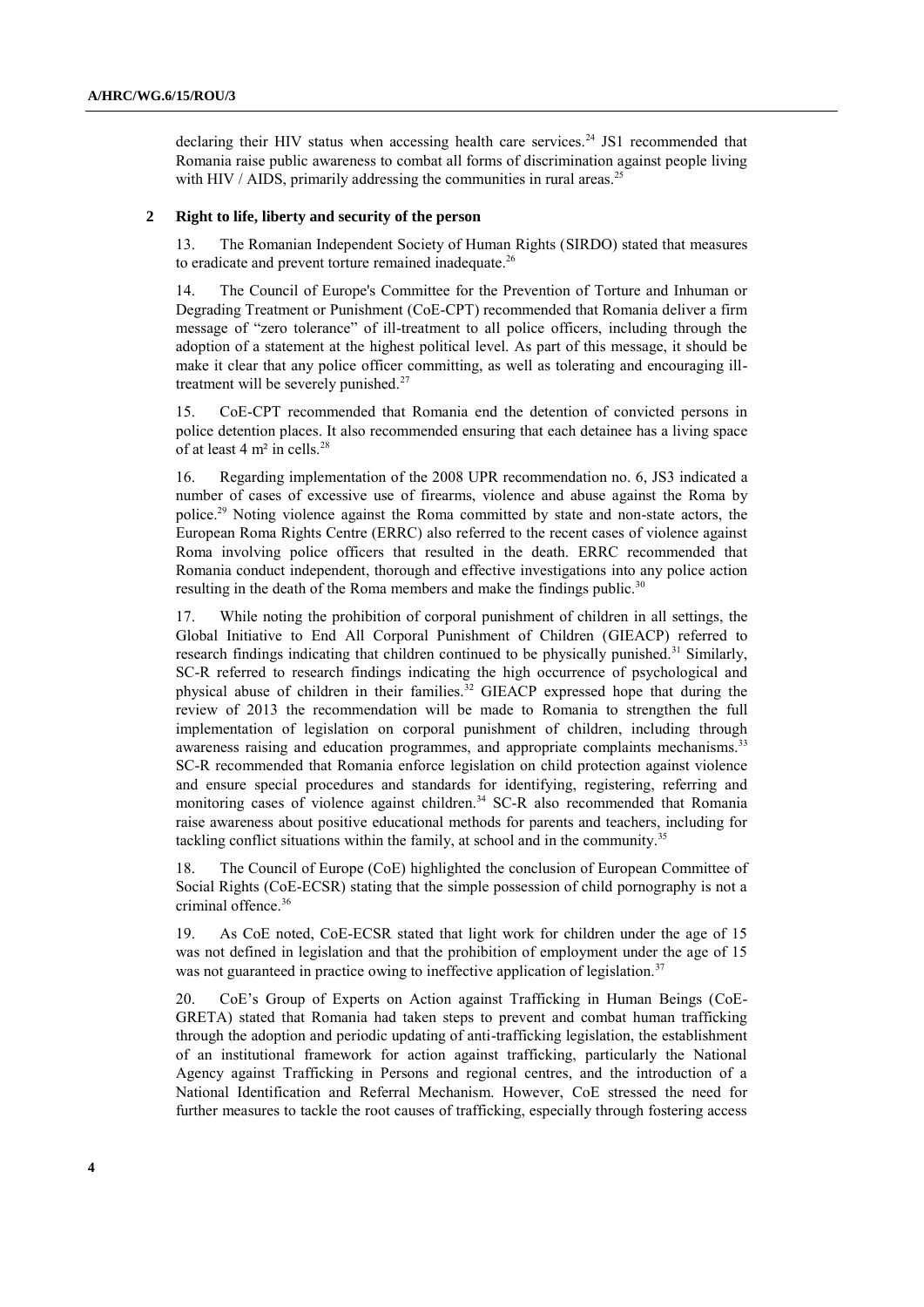to education and jobs for vulnerable groups.<sup>38</sup> CoE-GRETA also considered that Romania should adopt the new anti-trafficking strategy as a matter of priority.<sup>39</sup>

21. ERRC indicated that Roma were over-represented among victims of trafficking, especially for the purposes of begging, forced labour and sexual exploitation. ERRC stated that very few Roma were reported to access victim prevention and protection services, and that the general social protection system failed to reduce the extreme vulnerability of members of the Roma to trafficking.<sup>40</sup>

22. CoE-GRETA highlighted problems as regards to victims' access to health care and suitable accommodation.<sup>41</sup> JS1 expressed concern that adequate state funding was not allocated for protection and assistance for trafficking victims and that NGOs operating in this area relied mainly on foreign funding. It further noted that shelters for victims were few and did not receive sufficient support from the Government. JS1 was also concerned that the increasing number of trafficking victims of the Romanian nationality abroad did not want to return to Romania due to the limited assistance and protection programmes and scarce social reintegration opportunities. JS1 recommended that the Government allocate adequate financial resources to ensure the quality and continuity of assistance and protection services to victims of trafficking.<sup>42</sup> CoE-GRETA made a similar recommendation.<sup>43</sup>

23. CoE-GRETA highlighted shortcomings in the institutional and procedural framework for the repatriation and return of victims of trafficking. CoE-GRETA urged Romania to ensure that returns take due regard of the victims' rights, safety and dignity, and in the case of children, take into consideration their best interest.<sup>44</sup>

24. SC-R stated that the percentage of children among victims of human trafficking had grown in 2011 and that the majority were victims of sexual exploitation. While girls remained more vulnerable, an increase in the number of trafficked boys was noticed.<sup>45</sup> CoE-ECSR stated that it was not established that measures taken to combat trafficking and sexual exploitation of children were sufficient.<sup>46</sup> CoE-GRETA considered that Romania should strengthen the prevention of trafficking in children.<sup>47</sup> SC-R recommended that Romania develop support services for child victims of trafficking and commercial sexual exploitation, including systematic medical, psychological, social and legal assistance. SC-R also recommended ensuring that child victims not be prosecuted for prostitution.<sup>48</sup>

## **3. Administration of justice, including impunity, and the rule of law**

25. CoE-CPT recommended that Romania ensure that any person placed in police detention places: (a) should be subject to a medical examination within 24 hours of admission; (b) has access to a lawyer from the very outset of deprivation of liberty; (c) is informed of his/her rights and (d) has the right to inform a relative or third party of his/her situation from the very outset of deprivation of liberty.<sup>49</sup>

26. CoE urged Romania to step up proactive investigations into trafficking for the purpose of labour exploitation and to investigate any report of alleged involvement of public officials in offences related to human trafficking.<sup>50</sup>

27. CoE-GRETA was concerned that trafficking victims' access to assistance and protection appeared to hinge on their readiness to cooperate with law enforcement agencies.<sup>51</sup> CoE urged Romania to ensure that all assistance measures provided for by law be guaranteed in practice, regardless of the victims' willingness to cooperate with law enforcement agencies.<sup>52</sup>

28. CoE-GRETA welcomed the introduction of a legal provision concerning the nonpunishment of victims of trafficking for their involvement in unlawful activities to the extent that they had been compelled to do so.<sup>53</sup> However, ERRC reported that despite legal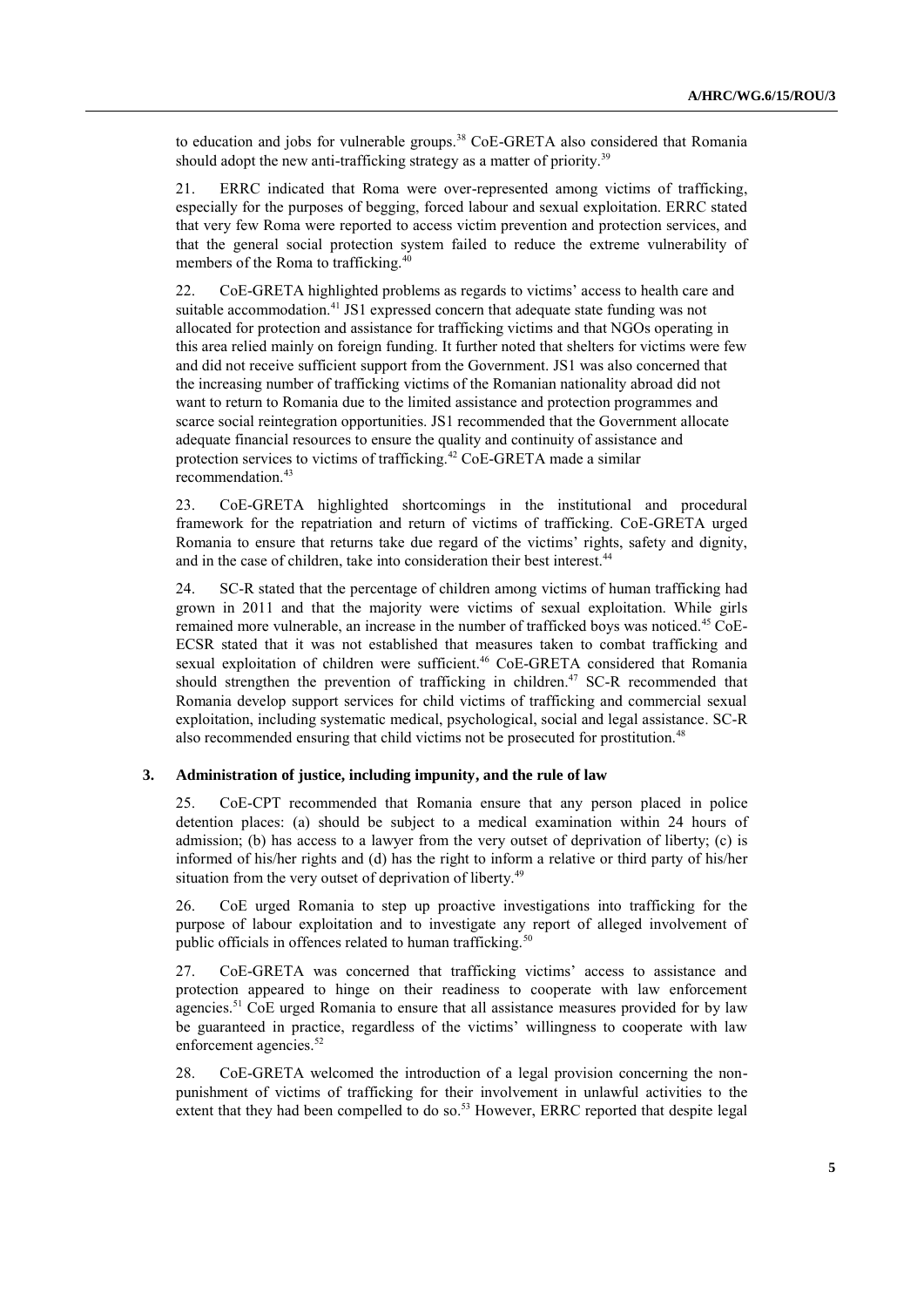provisions emphasising non-prosecution of trafficking victims, it was common among law enforcement personnel to bring criminal charges against them to "promote" their cooperation. ERRC recommended that Romania ensure that trafficking victims are not prosecuted.<sup>54</sup> CoE-GRETA urged Romania to reinforce measures to protect victims of trafficking, with due regard to the special situation of child victims, regardless of whether or not they had agreed to participate in criminal proceedings.<sup>55</sup>

29. CoE stressed the importance of ensuring effective access to legal redress and compensation for victims of trafficking.<sup>56</sup>

30. CoE-CPT recommended that Romania ensure that all police detention places are regularly inspected by an independent body empowered to visit detention places and interview detainees without witnesses. 57

#### **4. Right to privacy, marriage and family life**

31. SC-R stated that thousands of children are not registered at birth.<sup>58</sup>

32. ERRC stated that Roma children were overrepresented in the state- care institutions due to various factors, including poverty and discrimination.<sup>59</sup> ERRC stated that some Roma children were subjected to physical abuse, ill-treatment and various forms of discrimination in state-care institutions. It observed that they also experienced discrimination outside institutions, in access to public services, such as education and health care. A large number of Roma children in institutions were reportedly enrolled in special education. ERRC recommended that Romania ensure that Roma children were not removed from their families on the basis of poverty or material concerns. <sup>60</sup> Furthermore, SC-R recommended that Romania prevent the institutionalisation of children, including by offering support services to families and by investing in foster care.<sup>61</sup>

33. JS4 stated that the 2011 Civil Code introduced a restrictive definition of family - a man and a woman united by marriage - compared to the previous definition formulated in gender-neutral terms. It added that the Code prohibited same-sex marriage and did not recognize same-sex marriages and civil partnerships contracted abroad.<sup>62</sup>

#### **5 Right to work and to just and favourable conditions of work**

34. As CoE noted, CoE-ECSR considered that the measures taken to remedy long-term or youth unemployment rates were inadequate.<sup>63</sup> CoE-Commissioner stated that the unemployment rate remained particularly high among the Roma, noting that employers were reluctant to hire Roma members due to existing stereotypes about them. CoE stated that a resolute action to ensure the long-term integration of Roma into the labour market should be a priority in the Government's systematic work to enhance the protection of the human rights of Roma.<sup>64</sup> Likewise, JS1 recommended that Romania strengthen measures to reduce unemployment, particularly long-term unemployment, and promote equal access to the labour market for vulnerable groups, particularly the Roma minority and the youth.<sup>65</sup>

35. As CoE noted, CoE-ECSR found that the right of young workers and apprentices to a fair wage or other appropriate allowances was not guaranteed in practice.<sup>66</sup>

#### **6. Right to social security and to an adequate standard of living**

36. JS1 was concerned about the level of the extreme poverty, which resulted in an increase in migration. It noted that the Roma minority was particularly affected by extreme poverty.<sup>67</sup> SC-R considered that measures taken by the authorities to address the impact of poverty on children were insufficient and that there was no national action plan to address child poverty. SC-R recommended that Romania adopt measures to combat child poverty.<sup>68</sup>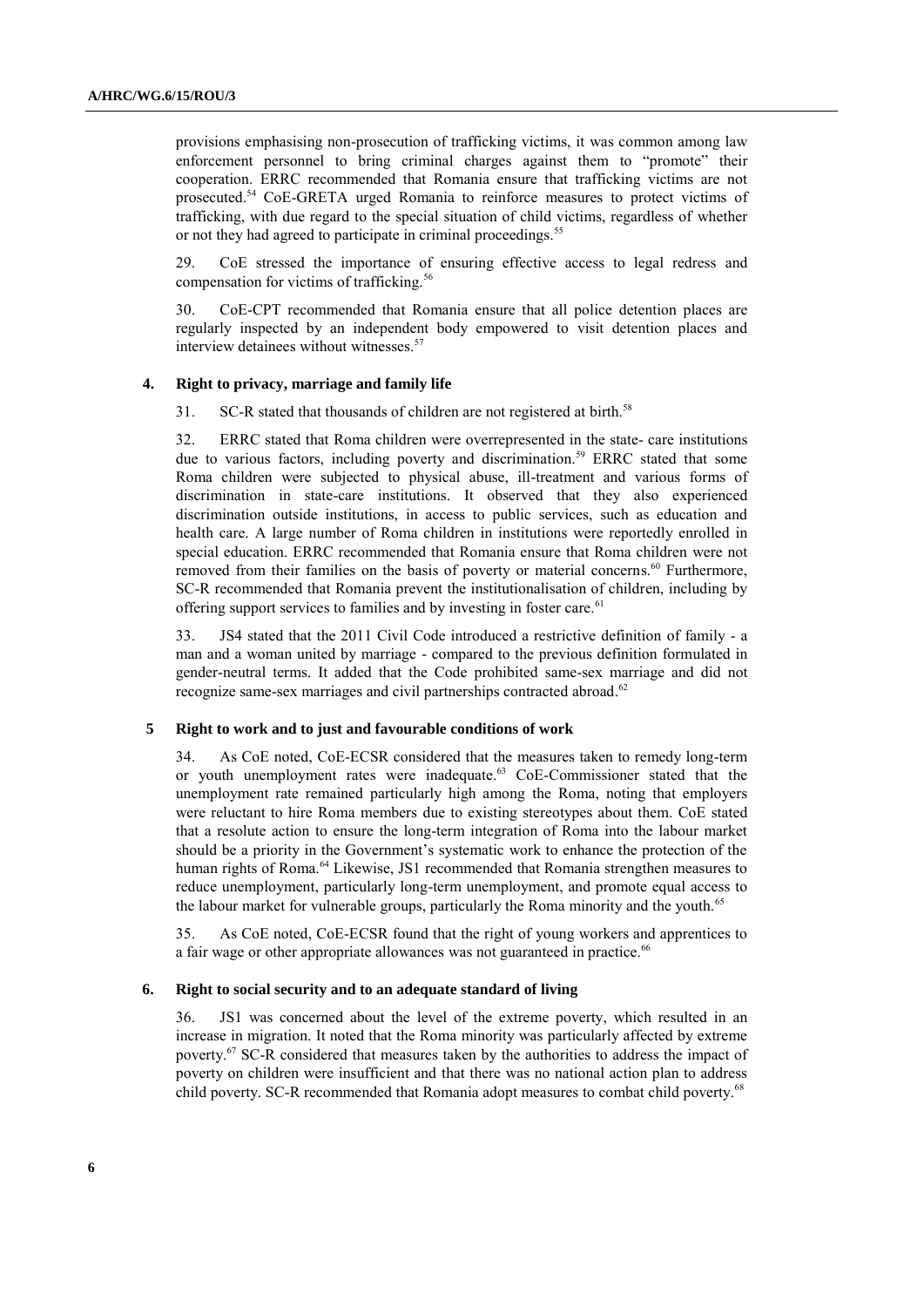37. JS1 noted the reduction in the salaries of civil servants and pensions at a time when the cost of living was rising. It also observed that unemployment benefits were not sufficient to cover living costs. $^{69}$  CoE-ECSR stated that the adequacy of old age benefit, survivors' benefit and employment injury benefit was not secured.<sup>70</sup>

38. Regarding the 2008 UPR recommendation no. 6, JS3 stated that forced evictions carried out by local authorities without respecting legal procedures, had continued.<sup>71</sup> AI stated that the Law on Housing failed to provide legal protection against forced eviction. While the law provided some protection to tenants and specified the conditions under which a landlord might legally evict tenants, it did not protect people without formal tenure status. 72

39. Furthermore, AI noted that the law did not require the authorities to put in place the necessary safeguards prior to, during and after evictions, as required by international human rights law.<sup>73</sup> ERRC reported that local authorities often failed to give adequate notice of eviction to residents and to provide adequate alternative housing.<sup>74</sup> AI stated that although an eviction can be postponed if the people affected challenge the court decision, they often only learn about the decision to evict a few days before the eviction is scheduled to take place, and often lack the resources to take legal action. Legal aid, although guaranteed by law for those lacking the necessary funds, is generally not available in civil cases. As a result, those who suffer forced evictions rarely seek redress through the courts.<sup>75</sup>

40. AI recommended that Romania adopt the necessary legal and policy measures to ensure that everyone has at least a minimum degree of security of tenure, protecting them against forced evictions, harassment and other threats; and amend the housing legislation so that it expressly prohibits forced evictions and sets down safeguards in line with international human rights standards, and obliges the authorities to ensure that all relocation sites comply with international standards on adequacy of housing.<sup>76</sup>

41. CoE-Commissioner expressed concern about reports of forced evictions of the Roma. Alternative housing was not always offered by the authorities, and when this is the case, it is often build in very precarious conditions. Reportedly, many evicted Roma families had been placed in metal cabins or shacks next to sewage treatment plants or industrial areas. Evictions frequently took place without adequate consultations or prior notice.<sup>77</sup> AI made similar observations.<sup>78</sup> ERRC stated that forcibly relocated Roma were often left without access to basic hygiene facilities and living conditions. There was overcrowding in resettled communities. As the Government largely placed Roma at the edge of cities, access to public transportation, work and schools was negatively affected. ERRC concluded that Romania had not taken adequate steps to address the housing situation of Roma since the last periodic review.<sup>79</sup>

42. STP expressed concern about the living conditions of the Roma. It stated that vast majority of the Roma lived in poverty, on the periphery of cities and villages, and that the hygienic condition, the severe financial situation and the high level of unemployment led to their marginalisation.<sup>80</sup>

43. ERRC recommended that Romania provide adequate alternative accommodation to evicted Roma and ensure that forcibly evicted communities had regular access to work, education, health care and public services.<sup>81</sup> CoE-Commissioner urged Romania to safeguard the right to adequate housing; refrain from evicting Roma families when proper alternative shelter cannot be provided and find durable solutions with respect to the lack of tenancy or ownership documents than many Roma face. CoE-Commissioner also urged Romania to undertake measures to liaise with and strengthen the capacity of local administrations to adopt and implement community projects aimed at improving the living conditions of Roma. 82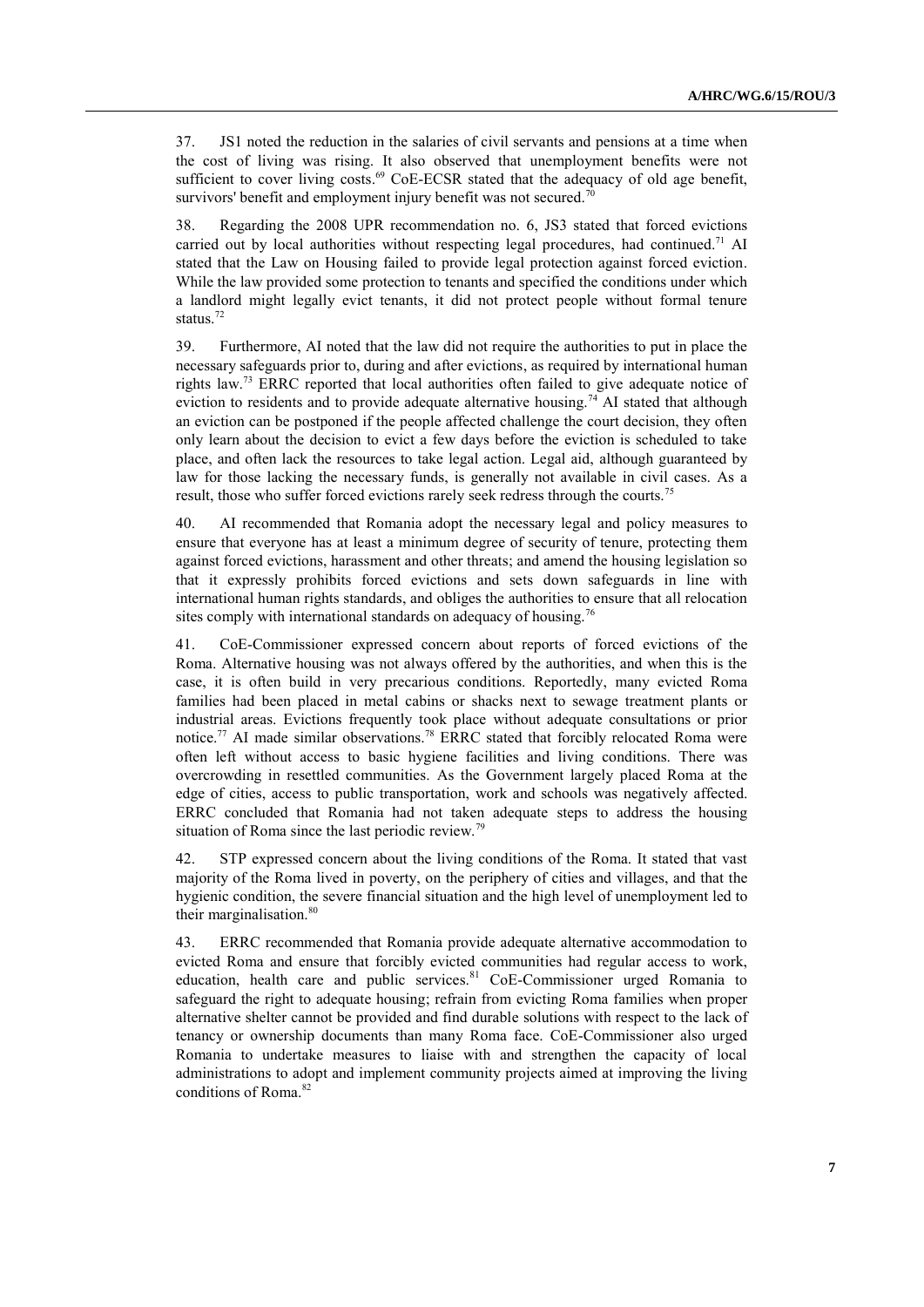#### **7. Right to health**

44. JS1 noted that the healthcare system required patients to pay for medical consultations and medications which, combined with the widespread poverty afflicting the country, forced people not to seek proper medical assistance and healthcare. JS1 stressed that access to healthcare was made difficult due to extensive corruption at the medical, paramedical, and administrative levels. It reported that it was customary that patients and their families pay additional money to receive adequate care, in addition to the cost of the consultations and medications. JS1 also referred to reports of women in need of a caesarean delivery who lost their babies because they were unable to promptly pay the medical staff, and because the hospital/clinic waited to be paid before the doctor could perform the caesarean.<sup>83</sup>

45. JS1 stated that lack of medicines, adequate medical equipment, and available beds also affected public health facilities. Owing to poor conditions of local hospitals and clinics, Romanians had to travel to larger cities, sometimes located hundreds of kilometers from their residence, in order to receive proper care. JS1 recommended that Romania increase the annual budget allocations for health in order to provide for quality healthcare as well as adequate education, training and salaries for medical and paramedical staff.<sup>84</sup>

46. CoE-ECSR stated that infant and maternal mortality rates were high and that measures taken to reduce them were inadequate.<sup>85</sup> SC-R stated that malnutrition or poor health of mothers; extreme poverty and lack of adequate access to health care were among the causes of child mortality.<sup>86</sup> SC-R recommended that Romania implement large scale programmes for the prevention of child malnutrition and child mortality, with a focus on the most disadvantaged communities. Additionally, SC-R recommended that Romania develop child mental health services, including the community health centers and enhance the access to them, including by increasing the number of specialists in the field and covering the costs of psychotherapy services through the public health insurance system and developing periodic screening for early diagnosis and intervention in the cases of children dealing with mental and behavioral disorders.<sup>87</sup>

47. JS2 stated that although abortion was legal, there were some barriers in accessing necessary services, including lack of specific and clear legal provisions in case of an objection by medical personnel to perform medical services on the grounds of religious or conscientious reasons.<sup>88</sup>

48. JS1 reported that early pregnancies among 15 to 19 year-old girls were frequent, particularly among Roma girls.<sup>89</sup> SIRDO also referred to a large number of registered childbearing among girls. It highlighted lack of education concerning health and contraceptive measures for young girls.<sup>90</sup> JS2 recommended that Romania take measures to prevent teenage pregnancy and ensure the provision of services to support teenage mothers to continue their education.<sup>91</sup> JS2 recommended that Romania make a wide array of family planning methods available and affordable, provide mandatory sexual education in schools, and increase knowledge about family planning among women and men.<sup>92</sup>

49. Noting the large number of people living with HIV/AIDS, JS1 recommended that Romania improve its policy and programmatic responses to prevent HIV/AIDS, especially by strengthening its commitment to ensure universal access to prevention, treatment, care, and effective interventions for people living with HIV/AIDS, particularly for school-age children.<sup>93</sup> JS2 recommended that Romania adopt national strategies on HIV/AIDS and sexual and reproductive health and rights.<sup>94</sup>

#### **8. Right to education**

50. JS1 noted with satisfaction the adoption, in 2011, of the new Law on education, which aims at improving the quality of education and increasing the state budget allocations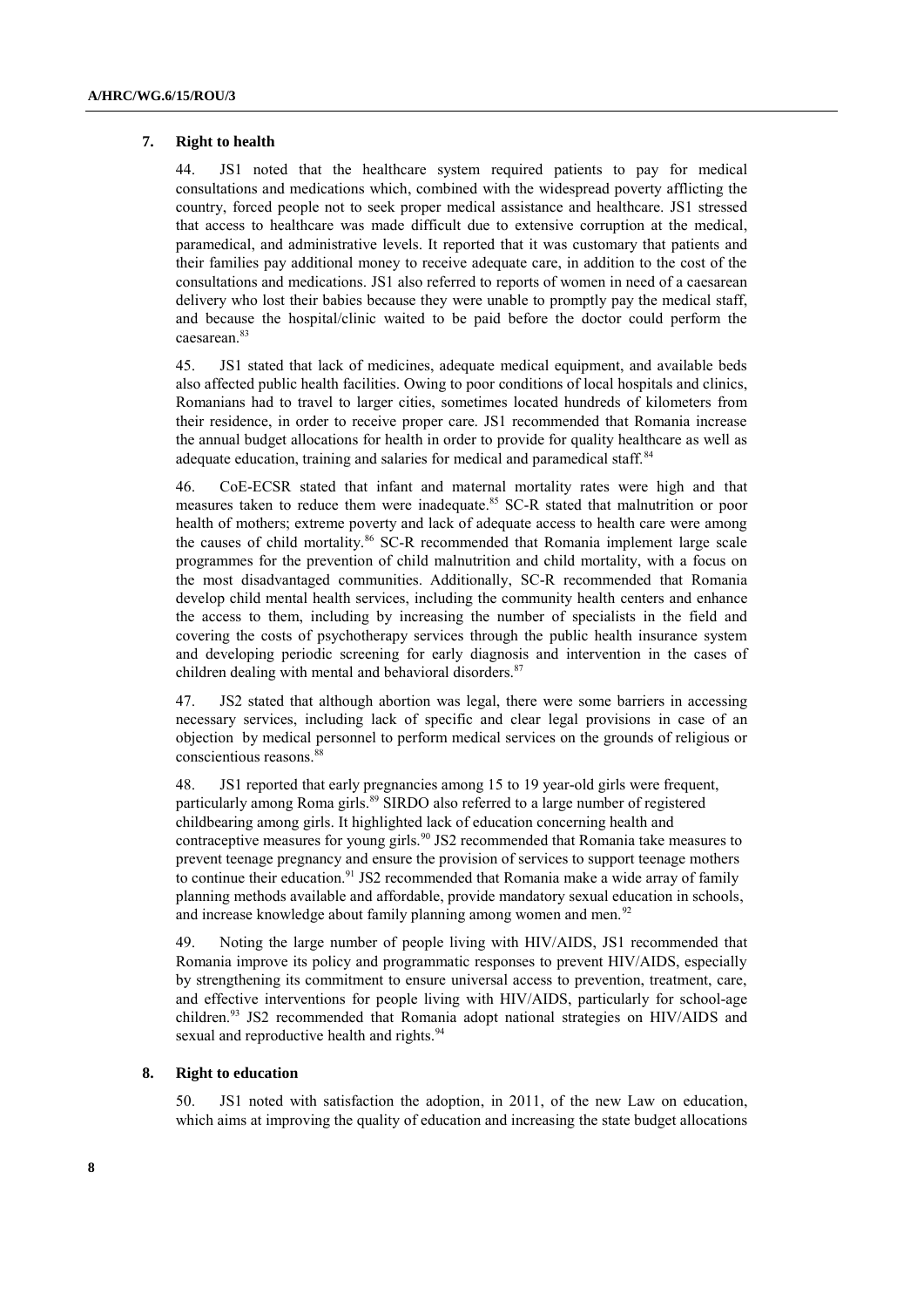for education.<sup>95</sup> However, SC-R stated that the education system was severely underfinanced, and that the implementation of the Law on education was hampered by the Government's decision to postpone until 2014 the application of the article guaranteeing that education should receive 6% of the GDP. SC-R pointed that although compulsory education is free of charge, parents have to pay for various costs, including supplementary tuition, transport, refurbishment and maintenance of the school-buildings and sport equipment. According to SC-R, these "hidden costs" created clear disadvantages for children coming from poorer families, and could even cause non-enrolment or school dropout.<sup>96</sup> Moreover, JS1 stated that the overall quality of education was hampered by corruption. Some payments and personal relationships are sometimes required to pass an exam and enter university.<sup>97</sup> SC-R recommended that Romania allocate and spend at least 6 percent of GDP for education and invest in increasing access to quality education for all children.<sup>98</sup>

51. JS1 stated that the drop-out rate had increased in recent years, especially at the secondary level, and mostly affected Roma communities.<sup>99</sup>

52. CoE-Commissioner expressed concern that a large number of Roma children did not attend schools.<sup>100</sup> STP stated that the number of illiterates, school drop outs and those who had never visited school was higher among Roma women.<sup>101</sup> JS1 referred to testimonies of Roma children, who felt discriminated, intimidated and harassed by teachers and peers.<sup>102</sup>

53. CoE referred to the recommendations of the CoE's Committee of Ministers (CoE-CoM) that Romania: a) develop comprehensive educational models for teaching in/of Tatar and Turkish; (b) provide training for a sufficient number of teachers for education in or of German, Hungarian, Turkish and Ukrainian; c) continue to develop a comprehensive offer of teaching in or of Romani and d) reconsider the thresholds for the official use of minority languages in administration.<sup>103</sup>

### **9. Cultural Rights**

54. JS1 stated that the cultural diversity in the education system was not promoted. JS1 reported that the history and culture of the Roma and Hungarian minorities were not taught in schools, and very few universities taught in Roma and Hungarian.<sup>104</sup> JS1 recommended that Romania integrate Roma and Hungarian cultures in the school curricula and promote the establishment of Hungarian-taught courses at the university level.<sup>105</sup> Likewise, CoE-Commissioner stated that teaching Roma history is of the utmost importance for increasing understanding and tolerance. Therefore, CoE-Commissioner hoped for enhanced teaching of Roma history in schools and he particularly encouraged the systematic use of the CoE Fact sheets on Roma history in schools.<sup>106</sup>

#### **10. Persons with disabilities**

55. JS1 noted a widespread sense of stigma still associated with persons with disabilities, which caused their isolation and/or abandonment. He remarked that this was particularly evident in the school context.<sup>107</sup>

56. SC-R stated that children with disabilities still faced problems in accessing quality and inclusive education, as public schools were poorly prepared to receive them, and the number of support teachers remained low.<sup>108</sup> Additionally, JS1 noted that children with disabilities were often placed in specialized institutions, without exploring the possibility of their integration into the regular school system.<sup>109</sup> Similarly, CoE reported that the number of children with disabilities attending special education was high and that a considerable number of children with disabilities were left without education.<sup>110</sup> JS1 recommended that Romania ensure that children with disabilities were integrated in the school system and received adequate support.<sup>111</sup>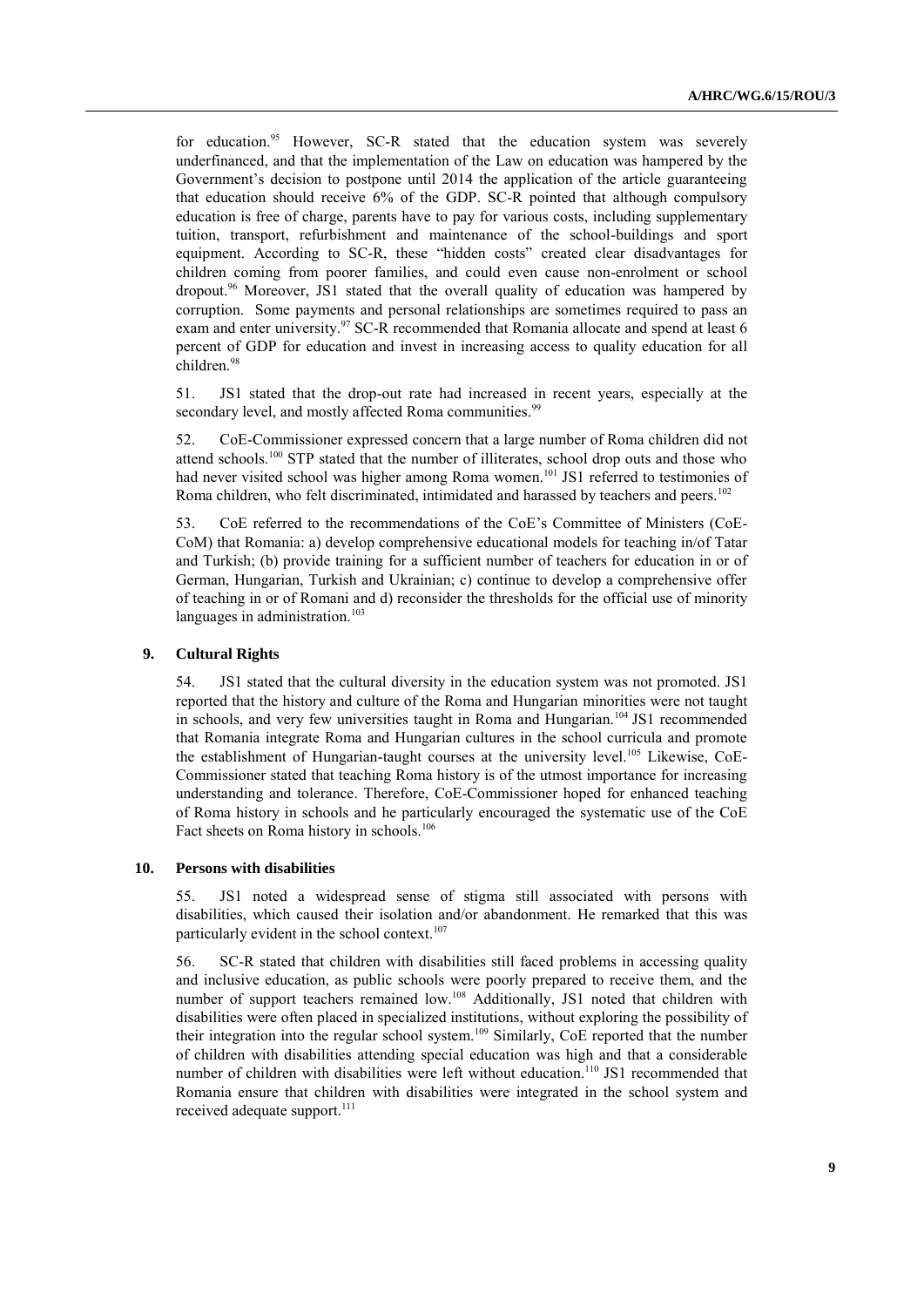57. JS1 indicated that while the Government approved a national strategy for the protection, integration and social inclusion of the persons with disabilities for the period 2006-2013, persons with disabilities still faced challenges when seeking employment and were often institutionalized. JS1 recommended that Romania ensure the effective implementation of the United Nations Convention on the Rights of Persons with Disabilities, through the provision of measures aiming at the elimination of impairments and environmental barriers, which hinder full, effective, and equal participation of people with disabilities in the society. $112$ 

#### **11. Minorities**

58. CoE-Commissioner was concerned about anti-Roma rhetoric in domestic political discourse. Some politicians made stigmatising statements, among others linking Roma with criminality, and blaming the Roma for not trying to integrate.<sup>113</sup> CLR also pointed to a number of cases of discriminatory statements against Roma minority made by high level public officials.<sup>114</sup> JS3<sup>115</sup> and STP<sup>116</sup> made similar observations.

59. Furthermore, CoE-Commissioner stated that media continued to present negative and stereotypical images of Roma.<sup>117</sup> CoE-Commissioner stated that anti-Roma hate speech should be condemned and punished and suggested that the Government consider developing a high-priority action plan to raise public awareness of the problem of discrimination and to combat racism and intolerance.<sup>118</sup>

60. SC-R referred to information indicating that a large number of Roma children were undernourished and were confronted with problems in accessing education. SC-R recommended that Romania improve the access of Roma children to education, health services and social protection and develop a network of health and social mediators for Roma communities.<sup>119</sup>

61. Furthermore, STP stated that the implementation of the national strategy on the Roma was insufficient as the financing of measures at the regional level was not ensured.<sup>120</sup> It underlined a strong need for increased State support through educational programmes, improved health care, and public housing projects. A solution is needed for those who are excluded due to lack of identification papers and birth certificates. STP also stressed the need for measures to enhance societal recognition of the Roma as minority, and to inform and educate the population about the culture and history of the Roma people to sensitize them to obstacles and problems faced by the Roma, and to reshape existing poor image of the Roma.<sup>121</sup>

#### **12. Human rights and counter-terrorism**

62. Amnesty International continued to be concerned that, despite existing evidence, the Government refused to carry out an investigation into the allegations of Romania's involvement in the rendition and secret detention programmes, or to hold those responsible to account.<sup>122</sup> AI considered that the secret internal investigation conducted in 2005 and a Romanian Senate inquiry in 2007 did not comply with Romania's international obligation to establish an independent, impartial, thorough and effective investigation into the above mention programmes.<sup>123</sup>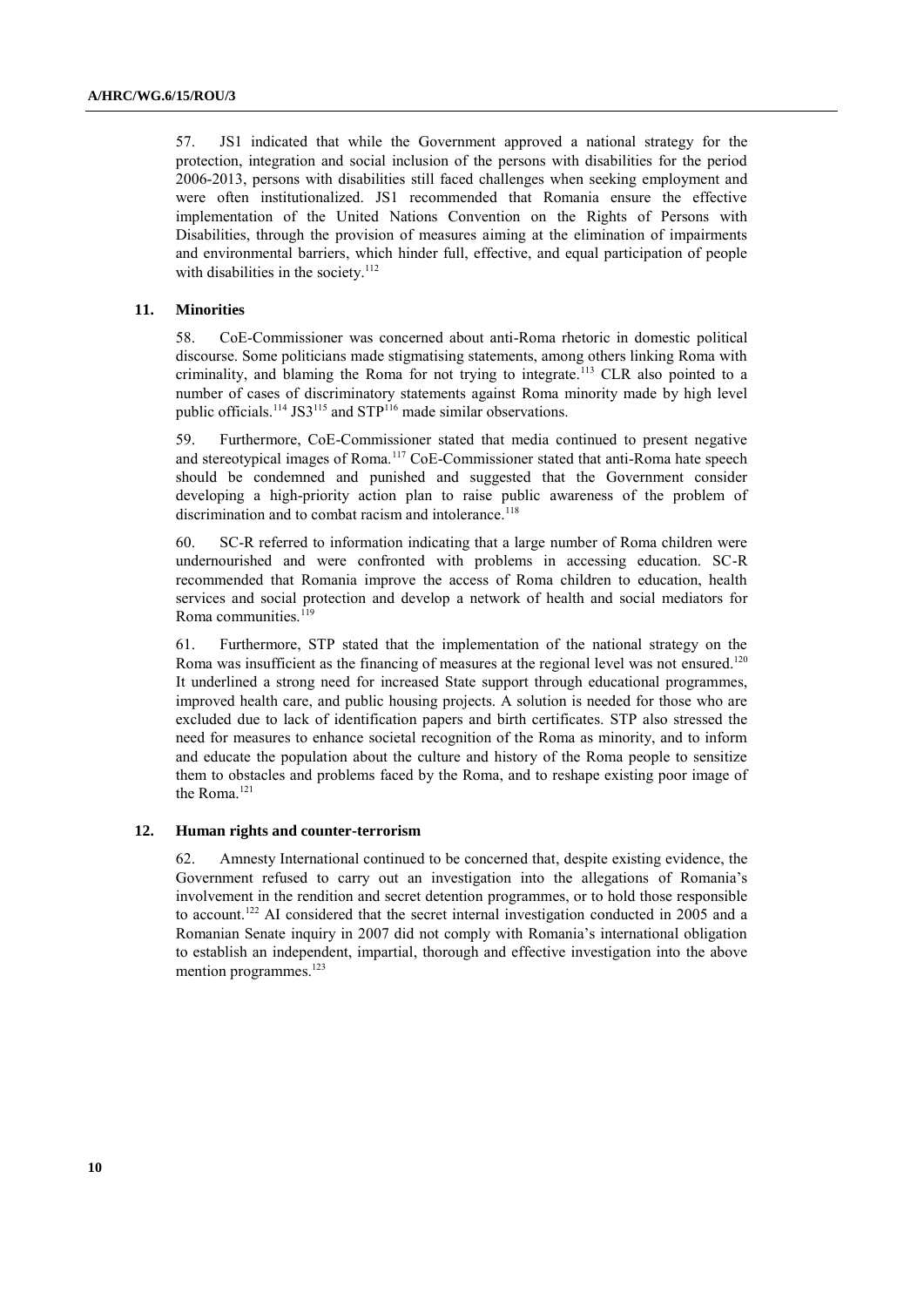# *Notes*

<sup>1</sup> The stakeholders listed below have contributed information for this summary; the full texts of all original submissions are available at: [www.ohchr.org.](http://www.ohchr.org/) *Civil society*

| AI                                      | Amnesty International, London, United Kingdom;                                                                                                                                                                                                                                                                                                                                                                                                                                                                                                                                                                                                                                                                                                                                                                                             |
|-----------------------------------------|--------------------------------------------------------------------------------------------------------------------------------------------------------------------------------------------------------------------------------------------------------------------------------------------------------------------------------------------------------------------------------------------------------------------------------------------------------------------------------------------------------------------------------------------------------------------------------------------------------------------------------------------------------------------------------------------------------------------------------------------------------------------------------------------------------------------------------------------|
| <b>CLR</b>                              | Centre for Legal Resources, Bucharest, Romania;                                                                                                                                                                                                                                                                                                                                                                                                                                                                                                                                                                                                                                                                                                                                                                                            |
| <b>GIEACP</b>                           | Global Initiative to End All Corporal Punishment of Children, London,<br>United Kingdom;                                                                                                                                                                                                                                                                                                                                                                                                                                                                                                                                                                                                                                                                                                                                                   |
| <b>ERRC</b>                             | European Roma Rights Centre, Budapest, Hungary;                                                                                                                                                                                                                                                                                                                                                                                                                                                                                                                                                                                                                                                                                                                                                                                            |
| $SC-R$                                  | Save the Children-Romania, Bucharest, Romania;                                                                                                                                                                                                                                                                                                                                                                                                                                                                                                                                                                                                                                                                                                                                                                                             |
| <b>STP</b>                              | Society for Threatened People, Berlin, Germany;                                                                                                                                                                                                                                                                                                                                                                                                                                                                                                                                                                                                                                                                                                                                                                                            |
| <b>SIRDO</b>                            | Romanian Independent Society of Human Rights, Bucharest, Romania;                                                                                                                                                                                                                                                                                                                                                                                                                                                                                                                                                                                                                                                                                                                                                                          |
| JS1                                     | Joint Submission by Christina Organisations Against Trafficking in<br>Human Beings (COATNET); Association Points-Cœur (France);<br>Franciscans International (Switzerland) and Associazione Comunità Papa<br>Giovanni XXIII (Italy);                                                                                                                                                                                                                                                                                                                                                                                                                                                                                                                                                                                                       |
| JS <sub>2</sub>                         | Joint Submission by the Romanian Sexual and Reproductive Rights<br>Coalition (including Euro -regional Centre for Public Initiatives (ECPI),<br>Societatea de Educatie Sexuala si Contraceptiva (SECS), Centrul<br>Parteneriat pentru Egalitate (CPE), Centrul FILIA, Uniunea Nationala a<br>Oganizatiilor Persoanelor care traiescu cu HIV/SIDA (UNOPA),<br>ACCEPT, Romani CRISS and Pro Women) (Romania), The Global<br>Justice Initiative (New York, USA) and the Sexual Rights Initiative<br>(Coalition that includes Action Canda for population and Development<br>(Canada), Coalition of African Lesbians (South Africa), Creating<br>Resources for Empowerment and Action (India), AKAHATA (Latin<br>America), Egyptian Initiative for Personal Rights (Egypt), Federation for<br>Women and Family Planning (Poland) and others.); |
| JS3                                     | Joint Submission by the Roma Center for Social Intervention and Studies<br>(Romani CRISS), Sanse Egale Association, Sanse Egale pentru Copii si<br>Femei Association and El Tera Association (Romania);                                                                                                                                                                                                                                                                                                                                                                                                                                                                                                                                                                                                                                    |
| JS4                                     | Joint Submission by ACCEPT (Bucharest, Romania) and the European<br>Region of the International Lesbian, Gay, Bisexual, Trans and Intersex<br>Association (ILGA-Europe) (Brussels; Belgium).                                                                                                                                                                                                                                                                                                                                                                                                                                                                                                                                                                                                                                               |
| Regional intergovernmental organization |                                                                                                                                                                                                                                                                                                                                                                                                                                                                                                                                                                                                                                                                                                                                                                                                                                            |
| CoE                                     | Council of Europe;                                                                                                                                                                                                                                                                                                                                                                                                                                                                                                                                                                                                                                                                                                                                                                                                                         |
|                                         | Attachments:                                                                                                                                                                                                                                                                                                                                                                                                                                                                                                                                                                                                                                                                                                                                                                                                                               |
|                                         | CoE-Commissioner - Commissioner for Human Rights Letter to the<br>Prime Minister of Romania, Strasbourg, 17 November, 2010 (Ref:<br>CommHR7PP/sf202-2010);                                                                                                                                                                                                                                                                                                                                                                                                                                                                                                                                                                                                                                                                                 |
|                                         | CoE-CM- Recommendation CM/RecChL (2012)3 of the Committee of<br>Minsters on the application of the European Charter for Regional or<br>Minority Languages by Romania, adopted by the Committee of Ministers<br>on 13 June 2012;                                                                                                                                                                                                                                                                                                                                                                                                                                                                                                                                                                                                            |
|                                         | CoE-ECSR - European Committee of Social Rights, Conclusions 2009,<br>2010 and 2011;                                                                                                                                                                                                                                                                                                                                                                                                                                                                                                                                                                                                                                                                                                                                                        |
|                                         | CoE-GRETA - Group of Experts on Action against Trafficking in Human<br>Beings, Report concerning the implementation of the Council of Europe<br>Convention on Action against Trafficking in Human Beings by Romania,<br>Strasbourg, 31 may 2012;                                                                                                                                                                                                                                                                                                                                                                                                                                                                                                                                                                                           |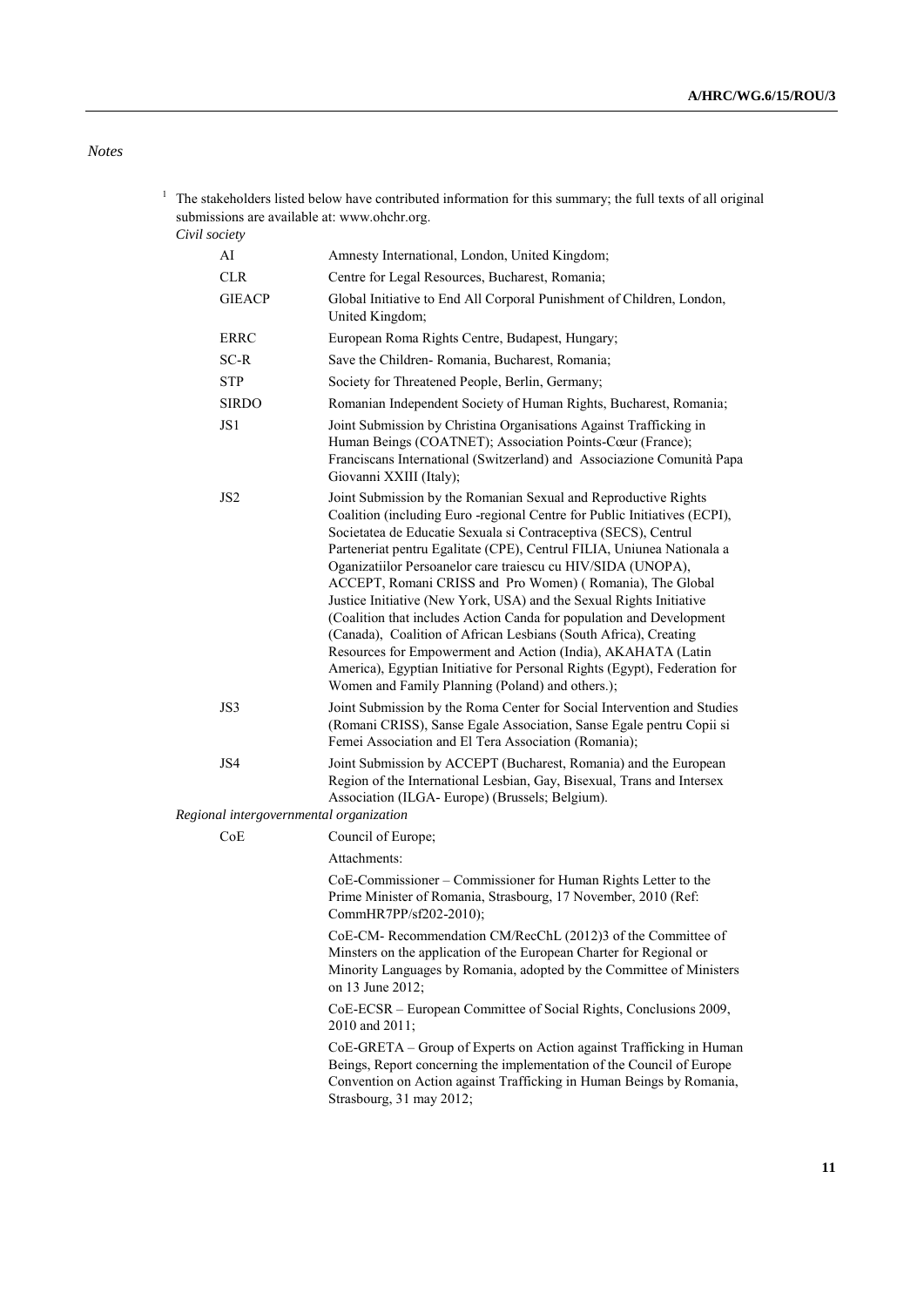CoE-CPT Rapport au Gouvernement de la Roumanie relatif à la visite effectuée en Roumanie par le Comité européen pour la prévention de la torture et des peines ou traitements inhumains ou dégradants du 5 au 16 septembre 2010, Strasbourg, le 24 novembre 2011.

 $^{2}$  AI, pp.1-2.

## SC-R, p. 5.

- CoE-Commissioner, p.2.
- CoE-Commissioner, p.2.
- JS3, p. 4.
- $^7$  JS4, p.4.
- CLR, paras. 5, 9 and 15.
- SC-R, p. 4.
- <sup>10</sup> CoE-Commissioner, p.1.
- JS3, p. 12.
- JS1, para. 32; see also STP, para. 3.
- <sup>13</sup> STP, paras. 2,3 and 4.
- <sup>14</sup> CoE-Commissioner, p. 4.
- <sup>15</sup> AI, p.1, see also CLR, para.26, JS3, p. 10 and STP, paras. 5-8.
- CoE-Commissioner, p. 3.
- AI, pp. 2-3.
- AI, p. 2, see also SIRDO, p. 3.
- $^{19}$  AI, p. 4.
- CoE-Commissioner, p.2.
- JS4, pp. 1-2.
- JS4, p. 3.
- JS2, p. 4.
- JS2, p. 4.
- JS1, para. 27.
- SIRDO, p. 3.
- CoE-CPT, para. 16.
- CoE-CPT, paras. 11 and 46.
- <sup>29</sup> JS3, pp. 2, 7, 8 and 9.
- ERRC, pp. 4-5.
- GIEACP, p. 1.
- SC-R, para. 11.
- GIEACP, p. 1.
- SC-R, p. 5.
- SC-R, p. 5.
- CoE-ECSR, p. 13.
- CoE, p. 8 and CoE-ECSR, p. 5.
- 
- CoE, p. 9 and CoE-GRETA, p. 7. <sup>39</sup> CoE-GRETA, para. 63.
- 
- ERRC, pp. 2-3.
- CoE-GRETA, p. 7.
- JS1, paras. 15, 16, 17 and 18.
- CoE-GRETA, p. 7.
- CoE-GRETA, p. 7.
- SC-R, para. 13.
- CoE-ECSR, p. 13.
- CoE-GRETA, para. 107.
- SC-R, p. 5.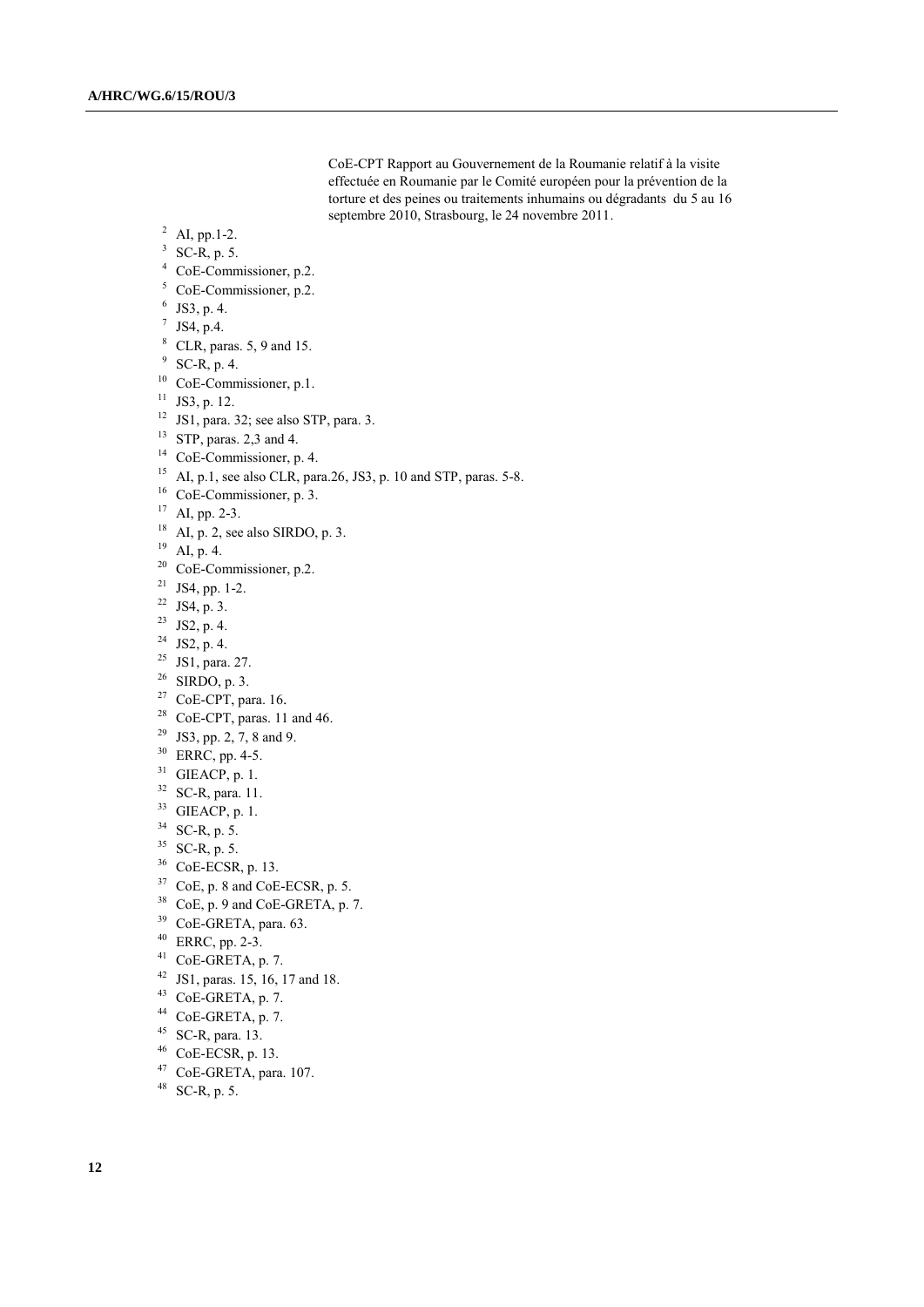- CoE -CPT, paras. 23, 30, 32 and 38.
- CoE, p. 9 and CoE-GRETA, paras. 195-196.
- CoE-GRETA, p. 7.
- CoE, p. 9.
- <sup>53</sup> CoE-GRETA, p. 7.
- <sup>54</sup> ERRC, pp. 3-5.
- CoE -GRETA, p. 7.
- CoE, p. 9 and CoE GRETA, para. 166.
- CoE -CPT, para. 40.
- SC -R, para.8.
- ERRC, p. 3.
- ERRC, pp. 4-5.
- SC-R, p. 5.
- JS4, p. 2-3.
- CoE, p. 6 and CoE-ECSR, Conclusions 2008, p. 6.
- CoE, p. 3 and CoE-Commissioner, p. 4.
- JS1, p. 3.
- CoE, p. 8 and CoE-ECSR, p. 8.
- JS1, paras. 7, 9 and 10.
- SC-R, para.7 and p. 5.
- JS1, paras. 7 -8.
- CoE-ESCR, p. 20.
- JS3, p. 3.
- AI, p. 2, see also ERRC, p. 1.
- AI, p. 2.
- <sup>74</sup> ERRC, pp. 1-2.
- AI, p. 2.
- AI, p. 3.
- CoE -Commissioner, p. 3.
- AI, p. 2.
- ERRC, p.2, see also JS3, p. 10.
- SPT, para. 3.
- ERRC, p. 5.
- CoE -Commissioner, p. 3.
- JS1, paras 20 and 21.
- <sup>84</sup> JS1, paras.  $23 24$ .
- CoE, p. 7, CoE -ECSR, p. 13.
- SC -R, para.9.
- ${}^{87}$  SC-R, p. 5.
- JS2, p. 3.
- JS1, para. 19.
- SIRDO, p. 3.
- JS2, p. 5.
- JS2, pp. 3 and 7.
- JS1, paras 25 and 27.
- JS2, p. 4.
- <sup>95</sup> JS1, para. 36.
- SC-R, para. 14; see also CoE, p. 8.
- JS1, para. 37.
- SC-R, p. 5.
- JS1, para. 35.